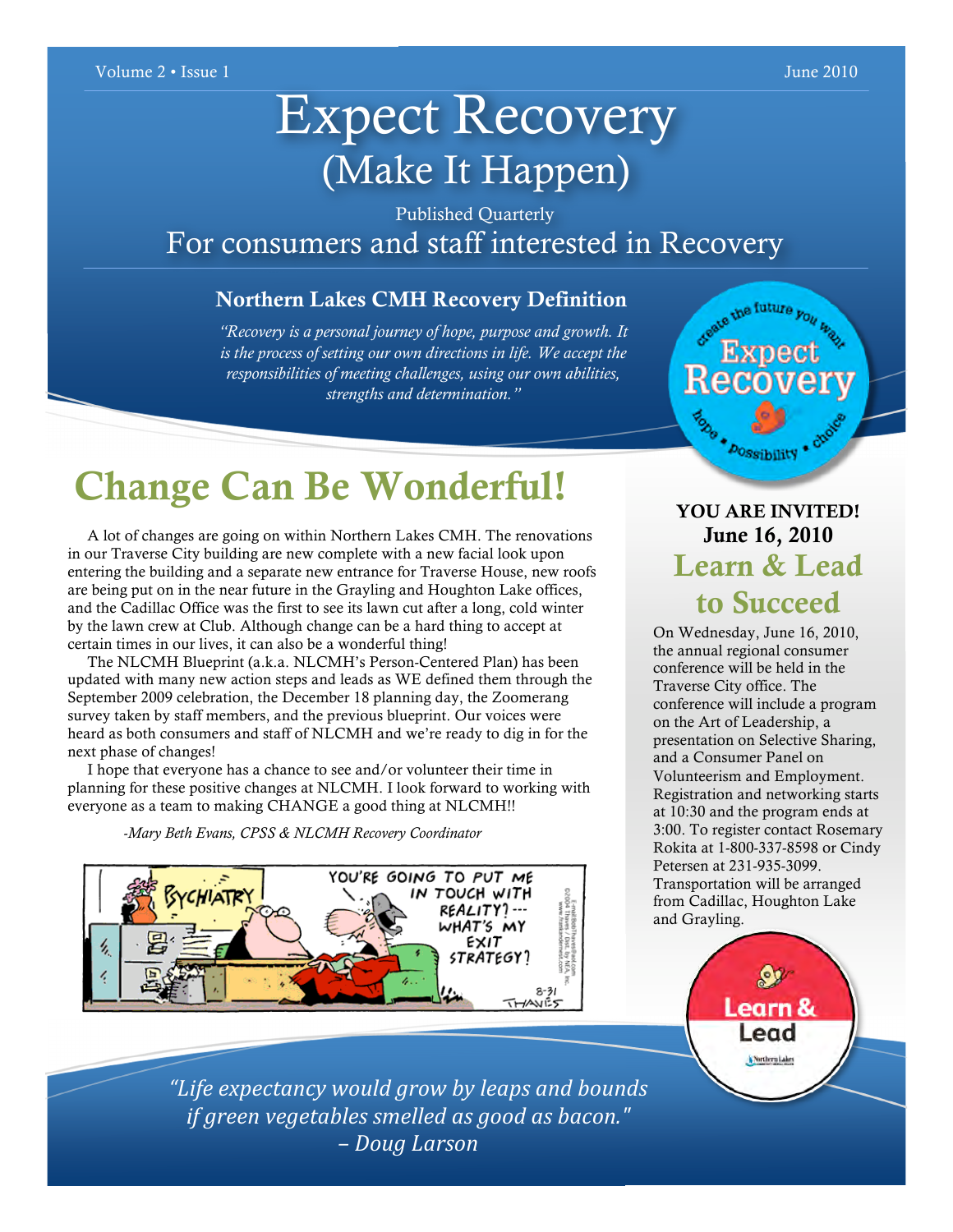

# Colleen's Recovery Corner:



### Recovery & Resiliency: Allow Yourself To Just Be You

The flow of recovery is all abound in the mental health system in Michigan. Leading the movement are the peer specialists who have so eagerly stepped up in transforming the system. Watching people grow in their personal journey of recovery is fascinating, exciting, and motivating for all consumers.

Exploring the many aspects of mental health and wellness is just plain fun for many of us. And the journey just goes on and on. Many of us are focusing on physical wellness as the mind/body connection is being explored by researchers more and more.

One fascinating aspect in the psychology field is the developing positive psychology. A lot of the research on it is coming from our very own University of Michigan psychology department. (Note to readers: I am actually a Michigan State University fan.)

The research is showing that positive thinking offers us much more than a "feel good" feeling. Positivity offers us a wider perspective of choices, options, and viewpoints. Negative thinking actually narrows our focus and restricts our options. Positive thinking also generates more energy throughout the whole body.

Resiliency is not the elimination of negative thinking and behaviors but a correlation of having both negative and positive aspects together. Progressing into complete positivity brings us back into a even stronger perspective. This is important for many of us, because accepting that fact that some events in life are naturally negative, like the death of a loved one, we know that it is OK to feel down at these times.

However, the ability to let go and move back fully into positivity is what we term resiliency.

I think consumers have a lot of resiliency due to the natural course of their mental illness.

We all have ups and downs and our illness is not linear. Knowing that our mental illness is non-linear offers us the opportunity to grow in resiliency and actually buffers the future episodes because of the experiential knowledge we have gained in our early struggles with our disorders.

Thinking positively is all enhancing and is a good holistic approach to our illness and our lives. But don't beat yourself up if you catch your thoughts being negative. Know that your natural state is positive and allow yourself to just be. Positivity will flow back to you, adding to your strength, resiliency and hope. You have not fallen off the path of recovery, you just took a natural curve in the road, knowing that you will re-gain your journey with even more strength.

#### Happy Spring,

Colleen Jasper

*Consumer & Director of the Office of Consumer Relations at MDCH in Lansing*

### NLCMH Film Goes National!

NLCMH's documentary, *"To See What I See: The Stigma Of Mental Illness,"* was one of only four films in the nation to be chosen and shown at the 6<sup>th</sup> Annual New York City Mental Health Film Festival in April. What an accomplishment that one of our films we created as an effort to bust the stigma associated with mental illness received national attention!

mmmmmmmmmmm

### TAKE A BREAK AND BREATHE by Barbara Lane, RN

 Today's fast paced, chaotic world can leave us all feeling overwhelmed, more anxious, hopeless and helpless. Life happenings can leave us feeling a loss of control. So focusing on what we can control often makes us feel better by taking control to make positive changes in our lives. I began to think of where to start and think you may find this to be helpful in your lives.

Taking control of my own basic health has consequences that are far reaching. If I am healthy, I can be a more productive citizen. My utilization of health care resources decreases, lowering my personal cost to my insurance company, which impacts the overall health care cost.

 There are some important, but basic things that I can do to improve my overall wellness. You can do the same.

- 1. I can keep up with my routine health checkups.
- 2. I can increase my physical activity.
- 3. I can pay closer attention to my portion sizes and make sure that my diet is well balanced.
- 4. I can use relaxation and breathing techniques to lower my stress and center my mind.
- 5. I can partake in socializing and leisure activities.
- 6. I can set daily obtainable goals and structure my time.
- 7. I can adhere to good sleep hygiene practice and limit my caffeine intake.
- 8. I can take medications as directed.
- 9. I can refrain from illicit drugs and alcohol.
- 10. If I smoked cigarettes, I could quit smoking.
- 11. I can use support groups and friends to help support me in my struggles.
- 12. I can volunteer and help others

I am sure that there are other ideas that you can come up with that would be beneficial in your lives. Add them to this list. Share them with others. Encourage one another in carrying out decisions you have made to become well. You will be the largest benefactor of your healthy choices.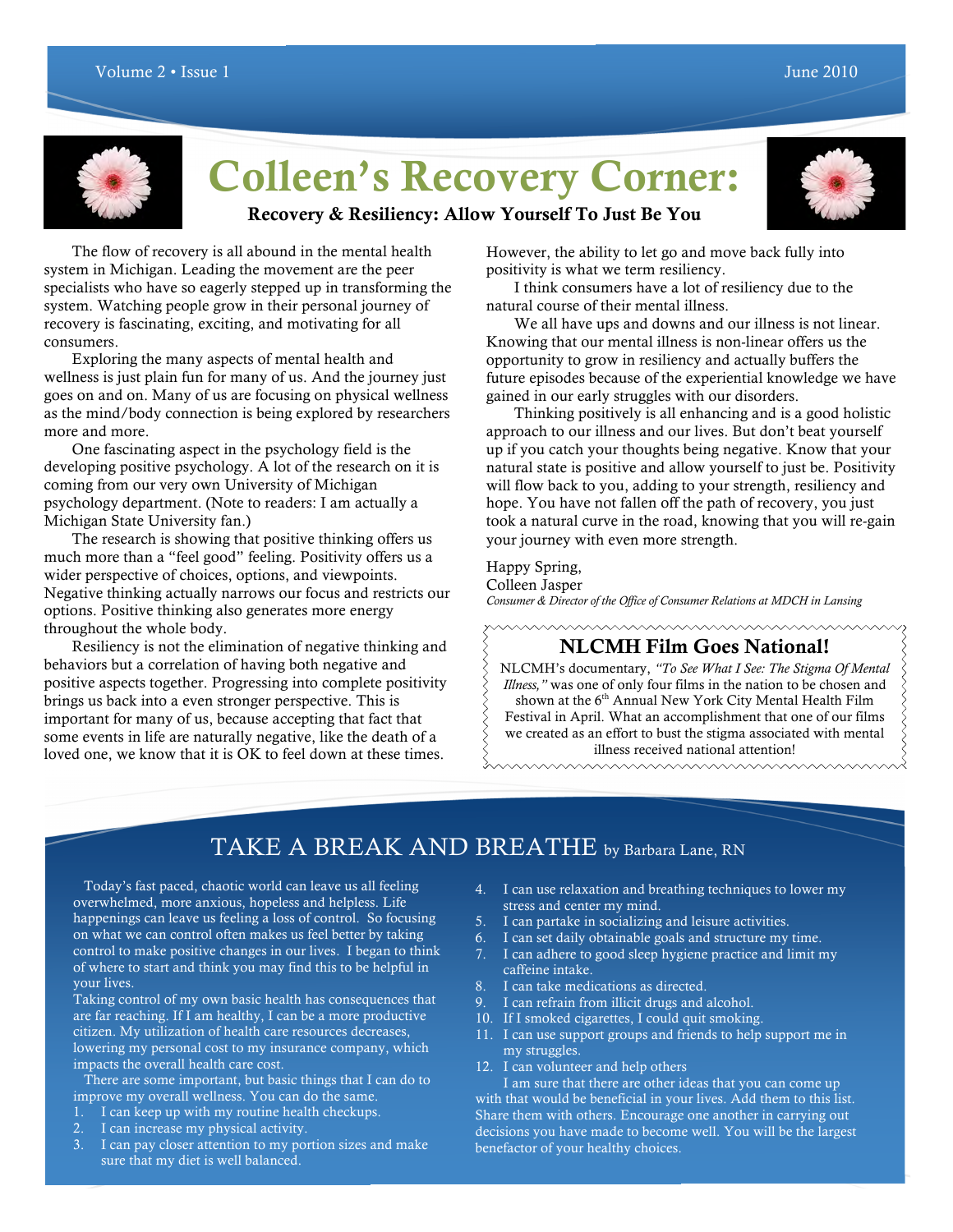# Walk A Mile In My Shoes Rally at the State Capitol

*More than 1,500 advocates flooded the state Capitol Tuesday, May 11 for the sixth annual "Walk A Mile In My Shoes" rally promoting mental health and developmental disability awareness. Among these were over 25 people representing the Northern Lakes CMH area, including people who use community mental health services, people who work in the CMH system and other advocates.*

*Many thanks go out to all who braved the weather and attended the event. Despite near-freezing temperatures and relentless rain, everyone's dedication and commitment to advocate on behalf of people with mental illness and developmental disabilities and ensure they have a voice is priceless.*

Wexford County – I have a 7-year-old daughter who is not with me because the judge says I have a mental illness and supposedly not capable to raise her. I also lost my fiancé the first of this year which is still very traumatic for me. I look at life this way – God won't give you what you can't handle. If life gives you lemons, make lemonade.



Missaukee County – In Missaukee County, we feel that Advance Directives are very important. Where would we be without caring individuals, friends and family? Without my sister, where would I be today?



Roscommon County – In Roscommon County, I'm afraid to meet people or be around groups of people because of my mental illness. It's bad when someone like me is even afraid to see my regular doctor because they know I have a mental illness and automatically start to stigmatize me and the problems I have, saying it's because of my mental illness.

Grand Traverse County – I have a mental illness and my recovery was to take my medications and it changed my life. I started to go to clubhouse and they helped me a lot with my illness. I want to keep going to clubhouse and continue to see my doctor. I thank the CMH people for helping me with my illness.



Leelanau County - Last year we lost our day program for senior citizens. We are afraid we will lose more if the budget keeps getting cut. We are afraid that some of us may not be able to recover as a result. Mental Health matters!



Crawford County - In Crawford County, we are very afraid about more budget cuts. We are afraid that there will be longer waiting lists for mental health services in Michigan. We are afraid that people won't be able to recover and get their lives back. We are afraid that more people will end up in the ER or on the streets instead of getting treatment. We are valuable people – and treatment and support should be a RIGHT, not a privilege.

*Thank you again, everyone!*